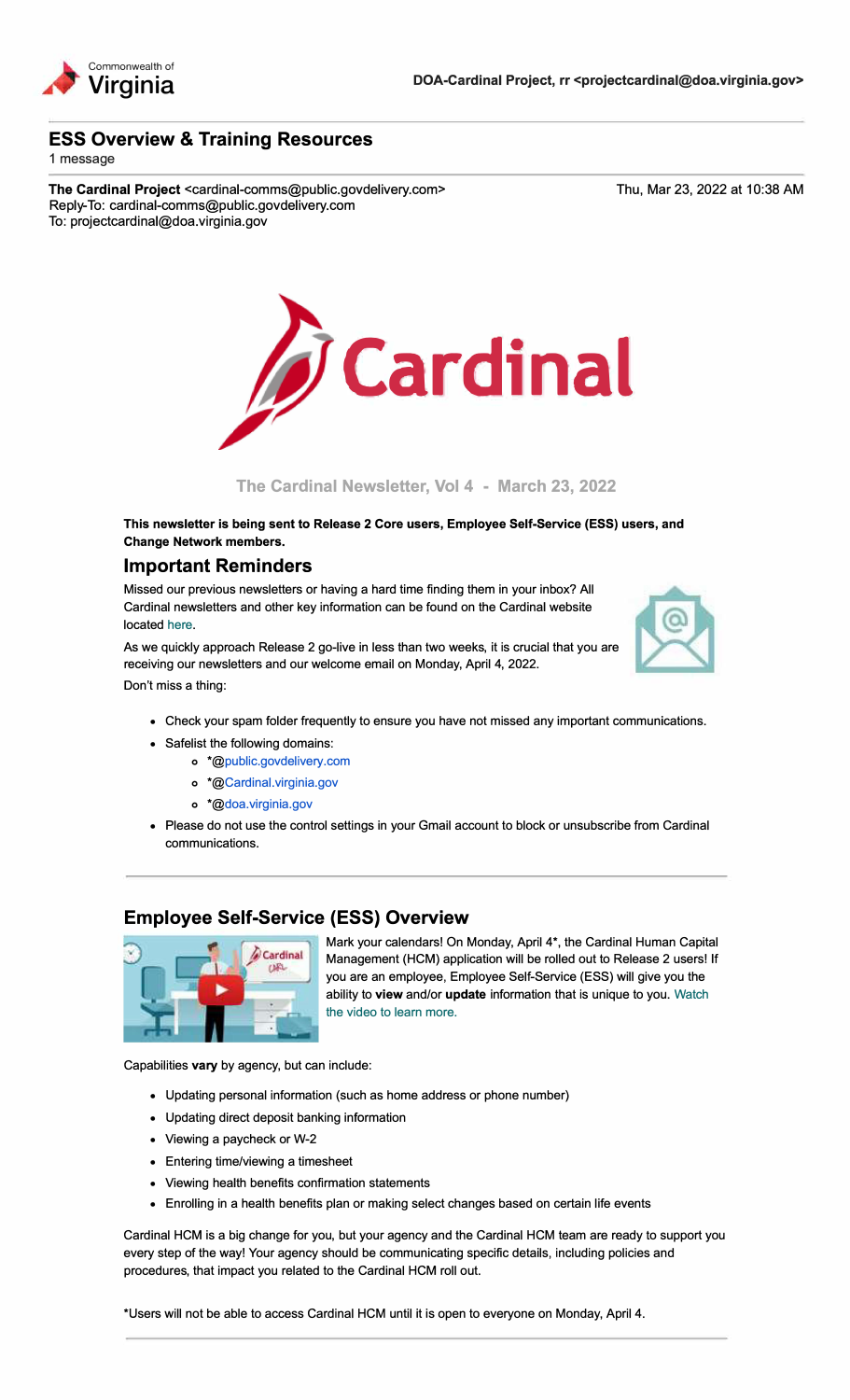# **Learning Materials for Cardinal HCM**

Cardinal users have a number of resources available to them. Be sure to bookmark www.cardinalproject.virginia.gov/learning for easy access to the materials listed below.

#### **Employee Self-Service (ESS) Users:**



Videos - Quick walk-through videos to show users how to complete various ESS Job Aids - Detailed, step-by-step instructions to assist users in specific ESS actions (e.g., Updating Direct Deposit, Updating Health Benefits, and Completing Open Enrollment).

#### Employee Self-Service Time & Attendance (ESS TA) Users and Supervisor/Approvers:



Does your agency use Cardinal Time & Attendance?

Users at agencies who enter/approve time/absences in Cardinal have been assigned training in the Cardinal Learning tool. Taking your assigned training in Cardinal Learning is MANDATORY! No credit will be given to users who complete training from the Cardinal website

Before you start training, work with your agency to understand key details about how your agency uses Cardinal Time & Attendance (e.g., Time Reporter Types, ChartFields, agency-specific TA attributes, and if your agency uses Cardinal with Absence Management or without Absence Management).

Users who want to "retake or review" training may use the links below.

- ESS392A: Time & Attendance Employee Self-Service with Absence Management
- ESS392B: Time & Attendance Employee Self-Service without Absence Management
- TA373: Time & Attendance for Supervisors & Managers

To learn more about required training based on each role, please refer to the HCM Role and Required **Training Courses matrix.** 

#### **Core Users:**



A Core user is an employee who performs day-to-day administrative functions in Cardinal. Note: Cardinal Training materials, especially Job Aids, are frequently updated (the revision date can be found in the lower left-hand corner of all Cardinal documents).

• Job Aids - Detailed, step-by-step instructions to assist users in processing system transactions or completing various activities, including ESS actions.

o Includes walk-throughs of how to run queries and reports

- Web-Based Training Self-paced courses that provide a high-level look at Cardinal HCM functions such as
	- o Overview and Navigation in Cardinal HCM
	- o Cardinal Reporting (functionality used to generate Reports and Queries within Cardinal HCM)
	- o Module Overviews (e.g., human resources, benefits, payroll)
- Course Materials PDF versions of instructor-led training course presentations that provide an indepth look at Cardinal HCM functions for Core users who are assigned Instructor-Led Training.
- Additional Resources For Core users, additional resources such as forms, a reports catalog (a full list of reports and queries in Cardinal HCM), mass upload templates, and more are available.

# **Grab Your Leave Balances!**



Prior to Cardinal HCM go-live on Monday, April 4, 2022, the data collected from your agency and/or legacy statewide systems (i.e., TAL and CIPPS Leave) will be loaded into Cardinal HCM. For your own records, you may want to get a snapshot of any time, absence, or leave data from the source systems prior to losing access. This will allow you to verify your balances when you log-in on April 4, 2022.

## A Note from the Cardinal Project Team...

Attention: Please do not delete, block, unsubscribe, or tag this email as spam. There is important Cardinal HCM information in this newsletter that you won't want to miss.